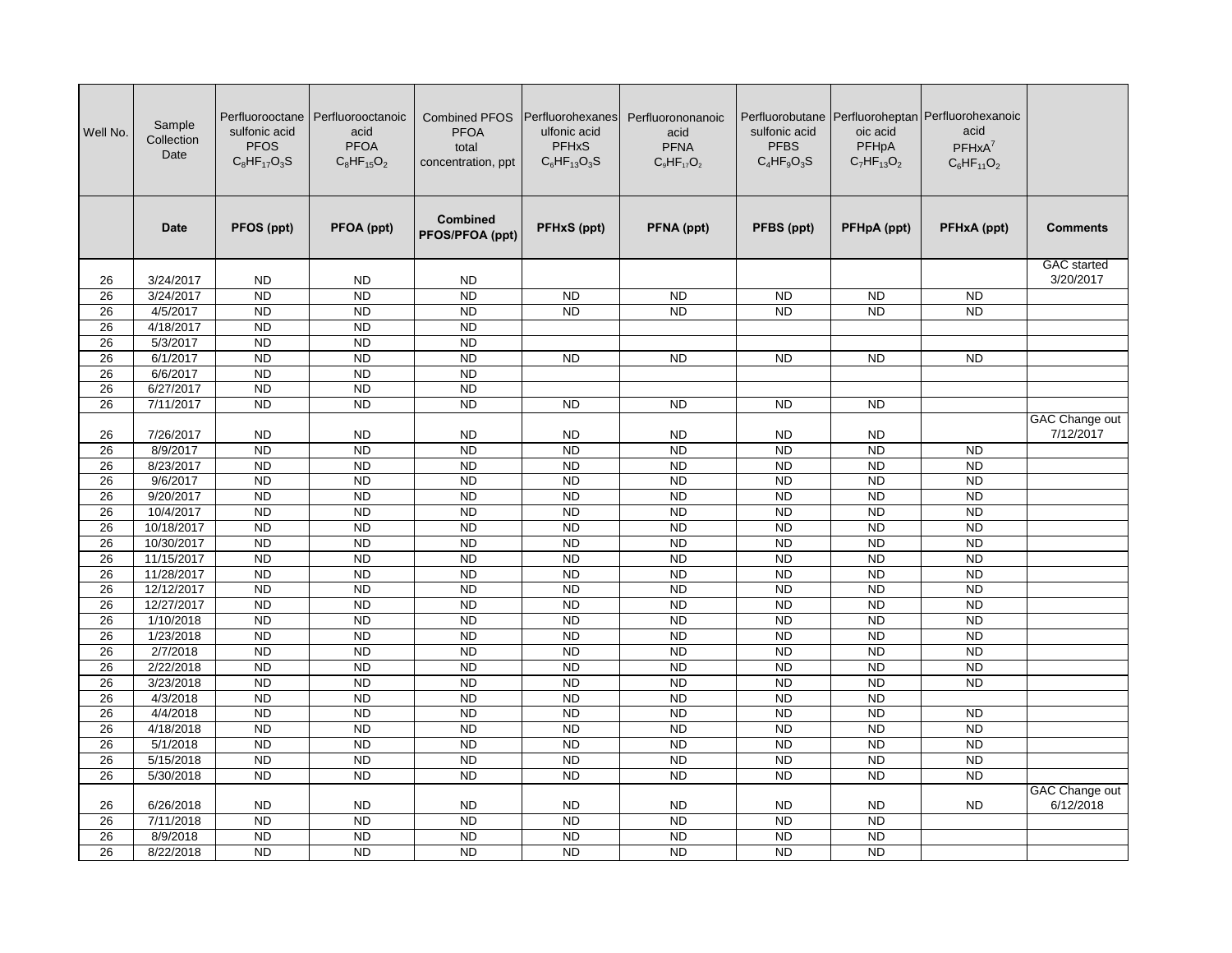| 26<br>26 |                          |                        |                             |                              |                             |                              |                              |                             |                        |                                            |
|----------|--------------------------|------------------------|-----------------------------|------------------------------|-----------------------------|------------------------------|------------------------------|-----------------------------|------------------------|--------------------------------------------|
|          | 9/5/2018                 | <b>ND</b>              | <b>ND</b>                   | <b>ND</b>                    | <b>ND</b>                   | <b>ND</b>                    | <b>ND</b>                    | <b>ND</b>                   |                        |                                            |
|          | 9/19/2018                | <b>ND</b>              | <b>ND</b>                   | <b>ND</b>                    | <b>ND</b>                   | <b>ND</b>                    | <b>ND</b>                    | <b>ND</b>                   |                        |                                            |
| 26       | 10/3/2018                | <b>ND</b>              | <b>ND</b>                   | <b>ND</b>                    | <b>ND</b>                   | <b>ND</b>                    | <b>ND</b>                    | <b>ND</b>                   |                        |                                            |
| 26       | 10/17/2018               | <b>ND</b>              | <b>ND</b>                   | <b>ND</b>                    | <b>ND</b>                   | <b>ND</b>                    | <b>ND</b>                    | <b>ND</b>                   |                        |                                            |
| 26       | 11/1/2018                | <b>ND</b>              | <b>ND</b>                   | <b>ND</b>                    | <b>ND</b>                   | N <sub>D</sub>               | <b>ND</b>                    | N <sub>D</sub>              |                        |                                            |
| 26       | 11/14/2018               | <b>ND</b>              | <b>ND</b>                   | <b>ND</b>                    | <b>ND</b>                   | <b>ND</b>                    | <b>ND</b>                    | <b>ND</b>                   |                        |                                            |
| 26       | 12/11/2018               | <b>ND</b>              | <b>ND</b>                   | <b>ND</b>                    | <b>ND</b>                   | <b>ND</b>                    | <b>ND</b>                    | <b>ND</b>                   |                        |                                            |
| 26       | 12/27/2018               | <b>ND</b>              | <b>ND</b>                   | <b>ND</b>                    | <b>ND</b>                   | <b>ND</b>                    | <b>ND</b>                    | <b>ND</b>                   |                        |                                            |
| 26       | 1/9/2019                 | <b>ND</b>              | <b>ND</b>                   | <b>ND</b>                    | <b>ND</b>                   | <b>ND</b>                    | <b>ND</b>                    | <b>ND</b>                   |                        |                                            |
| 26       | 1/24/2019                | <b>ND</b>              | <b>ND</b>                   | <b>ND</b>                    | <b>ND</b>                   | <b>ND</b>                    | <b>ND</b>                    | <b>ND</b>                   |                        |                                            |
| 26       | 2/5/2019                 | <b>ND</b>              | <b>ND</b>                   | <b>ND</b>                    | <b>ND</b>                   | <b>ND</b>                    | <b>ND</b>                    | <b>ND</b>                   |                        |                                            |
| 26       | 2/20/2019                | <b>ND</b>              | <b>ND</b>                   | <b>ND</b>                    | <b>ND</b>                   | <b>ND</b>                    | <b>ND</b>                    | <b>ND</b>                   |                        |                                            |
| 26       | 3/6/2019                 | <b>ND</b>              | <b>ND</b>                   | <b>ND</b>                    | <b>ND</b>                   | <b>ND</b>                    | <b>ND</b>                    | <b>ND</b>                   |                        |                                            |
| 26       | 3/20/2019                | <b>ND</b>              | <b>ND</b>                   | <b>ND</b>                    | <b>ND</b>                   | <b>ND</b>                    | <b>ND</b>                    | <b>ND</b>                   |                        |                                            |
| 26       | 4/3/2019                 | <b>ND</b>              | <b>ND</b>                   | <b>ND</b>                    | <b>ND</b>                   | <b>ND</b>                    | <b>ND</b>                    | <b>ND</b>                   |                        |                                            |
| 26       | 4/17/2019                | <b>ND</b>              | <b>ND</b>                   | <b>ND</b>                    | <b>ND</b>                   | <b>ND</b>                    | <b>ND</b>                    | <b>ND</b>                   |                        |                                            |
| 26       | 5/1/2019                 | <b>ND</b>              | <b>ND</b>                   | <b>ND</b>                    | <b>ND</b>                   | <b>ND</b>                    | <b>ND</b>                    | <b>ND</b>                   |                        |                                            |
| 26       | 5/15/2019                | <b>ND</b>              | <b>ND</b>                   | <b>ND</b>                    | <b>ND</b>                   | <b>ND</b>                    | <b>ND</b>                    | <b>ND</b>                   |                        |                                            |
| 26       | 5/29/2019                | ND                     | <b>ND</b>                   | <b>ND</b>                    | <b>ND</b>                   | ND.                          | <b>ND</b>                    | <b>ND</b>                   |                        | Values in red mean<br>lab is not certified |
|          |                          |                        |                             |                              |                             |                              |                              |                             | 5.8                    | in PA for compound                         |
|          |                          |                        |                             |                              |                             |                              |                              |                             |                        |                                            |
|          |                          |                        |                             |                              |                             |                              |                              |                             |                        | <b>GAC Changeout</b>                       |
| 26       | 6/12/2019                | <b>ND</b>              | <b>ND</b>                   | <b>ND</b>                    | <b>ND</b>                   | <b>ND</b>                    | <b>ND</b>                    | <b>ND</b>                   | 9.7                    | $6/13 - 7/9/2019$                          |
| 26       | 7/10/2019                | <b>ND</b>              | <b>ND</b>                   | <b>ND</b>                    | <b>ND</b>                   | <b>ND</b>                    | $\overline{ND}$              | <b>ND</b>                   | <b>ND</b>              |                                            |
| 26       | 7/25/2019                | <b>ND</b>              | $\overline{ND}$             | <b>ND</b>                    | <b>ND</b>                   | $\overline{ND}$              | $\overline{ND}$              | $\overline{ND}$             | <b>ND</b>              |                                            |
| 26       | 8/6/2019                 | <b>ND</b>              | <b>ND</b>                   | <b>ND</b>                    | <b>ND</b>                   | <b>ND</b>                    | <b>ND</b>                    | <b>ND</b>                   | <b>ND</b>              |                                            |
| 26       | 8/21/2019                | <b>ND</b>              | <b>ND</b>                   | <b>ND</b>                    | <b>ND</b>                   | <b>ND</b>                    | <b>ND</b>                    | <b>ND</b>                   | <b>ND</b>              |                                            |
| 26       | 9/12/2019                | <b>ND</b>              | <b>ND</b>                   | <b>ND</b>                    | <b>ND</b>                   | <b>ND</b>                    | <b>ND</b>                    | <b>ND</b>                   | <b>ND</b>              |                                            |
| 26       | 9/25/2019                | <b>ND</b>              | <b>ND</b>                   | <b>ND</b>                    | <b>ND</b>                   | <b>ND</b>                    | <b>ND</b>                    | <b>ND</b>                   | <b>ND</b>              |                                            |
| 26       | 10/2/2019                | <b>ND</b>              | <b>ND</b>                   | <b>ND</b>                    | <b>ND</b>                   | <b>ND</b>                    | <b>ND</b>                    | <b>ND</b>                   | <b>ND</b>              |                                            |
| 26       | 10/16/2019               | $\overline{ND}$        | <b>ND</b>                   | <b>ND</b>                    | <b>ND</b>                   | <b>ND</b>                    | <b>ND</b>                    | <b>ND</b>                   | <b>ND</b>              |                                            |
| 26       | 10/29/2019               | <b>ND</b>              | <b>ND</b>                   | <b>ND</b>                    | <b>ND</b>                   | <b>ND</b>                    | <b>ND</b>                    | <b>ND</b>                   | <b>ND</b>              |                                            |
| 26       | 11/12/2019               | <b>ND</b>              | <b>ND</b>                   | <b>ND</b>                    | <b>ND</b>                   | <b>ND</b>                    | <b>ND</b>                    | <b>ND</b>                   | <b>ND</b>              |                                            |
| 26       | 11/26/2019               | <b>ND</b>              | <b>ND</b>                   | <b>ND</b>                    | <b>ND</b>                   | <b>ND</b>                    | <b>ND</b>                    | <b>ND</b>                   | <b>ND</b>              |                                            |
| 26<br>26 | 12/10/2019<br>12/26/2019 | <b>ND</b><br><b>ND</b> | <b>ND</b><br><b>ND</b>      | <b>ND</b>                    | <b>ND</b><br><b>ND</b>      | <b>ND</b>                    | <b>ND</b><br><b>ND</b>       | <b>ND</b>                   | <b>ND</b><br><b>ND</b> |                                            |
| 26       |                          | <b>ND</b>              | <b>ND</b>                   | <b>ND</b><br><b>ND</b>       | <b>ND</b>                   | <b>ND</b><br><b>ND</b>       | <b>ND</b>                    | <b>ND</b><br><b>ND</b>      | <b>ND</b>              |                                            |
|          | 1/8/2020                 |                        |                             |                              |                             |                              |                              |                             |                        | PFOS result failed                         |
| 26       | 1/21/2020                | <b>ND</b>              | <b>ND</b>                   | ND                           | <b>ND</b>                   | ND                           | <b>ND</b>                    | <b>ND</b>                   | <b>ND</b>              | QC                                         |
| 26       | 2/3/2020                 | <b>ND</b>              | <b>ND</b>                   | <b>ND</b>                    | <b>ND</b>                   | <b>ND</b>                    | <b>ND</b>                    | <b>ND</b>                   | <b>ND</b>              |                                            |
| 26       | 2/17/2020                | <b>ND</b>              | <b>ND</b>                   | <b>ND</b>                    | <b>ND</b>                   | <b>ND</b>                    | <b>ND</b>                    | <b>ND</b>                   | <b>ND</b>              |                                            |
| 26       | 3/31/2020                | <b>ND</b>              | <b>ND</b>                   | <b>ND</b>                    | <b>ND</b>                   | <b>ND</b>                    | <b>ND</b>                    | <b>ND</b>                   | <b>ND</b>              |                                            |
| 26       | 4/14/2020                | <b>ND</b>              | <b>ND</b>                   | <b>ND</b>                    | <b>ND</b>                   | <b>ND</b>                    | <b>ND</b>                    | <b>ND</b>                   | <b>ND</b>              |                                            |
| 26       | 4/29/2020                | <b>ND</b>              | <b>ND</b>                   | <b>ND</b>                    | <b>ND</b>                   | <b>ND</b>                    | <b>ND</b>                    | <b>ND</b>                   | <b>ND</b>              |                                            |
| 26<br>26 | 5/12/2020<br>5/27/2020   | <b>ND</b><br><b>ND</b> | <b>ND</b><br>N <sub>D</sub> | <b>ND</b><br>$\overline{ND}$ | <b>ND</b><br>N <sub>D</sub> | <b>ND</b><br>$\overline{ND}$ | <b>ND</b><br>$\overline{ND}$ | <b>ND</b><br>N <sub>D</sub> | <b>ND</b><br><b>ND</b> |                                            |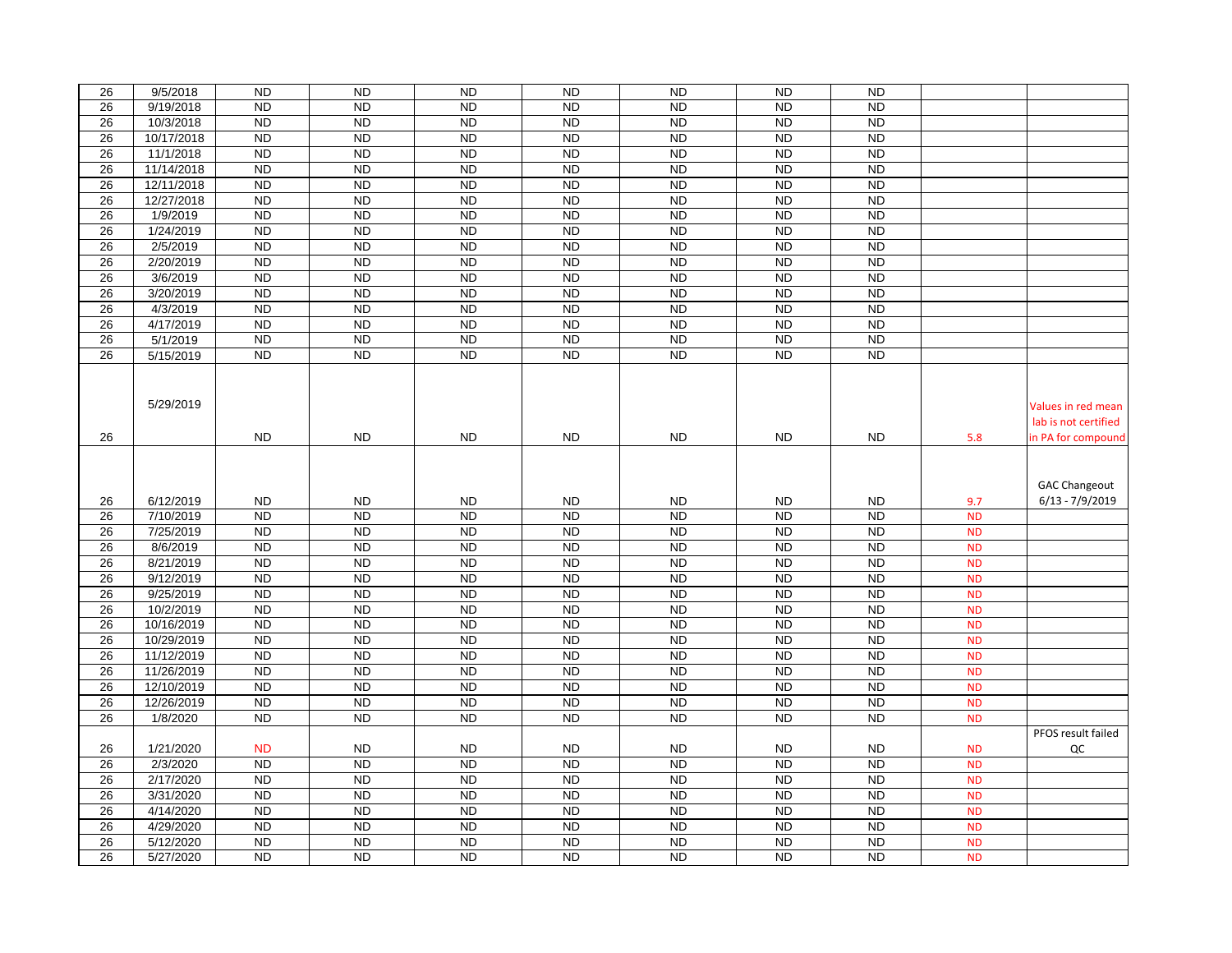| 26              | 6/10/2020  | <b>ND</b>       | <b>ND</b>       | <b>ND</b>       | <b>ND</b>       | <b>ND</b>      | <b>ND</b>       | <b>ND</b>       | <b>ND</b> |                        |
|-----------------|------------|-----------------|-----------------|-----------------|-----------------|----------------|-----------------|-----------------|-----------|------------------------|
| 26              | 6/24/2020  | $\overline{ND}$ | $\overline{ND}$ | <b>ND</b>       | $\overline{ND}$ | <b>ND</b>      | $\overline{ND}$ | $\overline{ND}$ | <b>ND</b> |                        |
|                 |            |                 |                 |                 |                 |                |                 |                 |           | GAC change out         |
| 26              | 7/1/2020   | <b>ND</b>       | <b>ND</b>       | <b>ND</b>       | <b>ND</b>       | <b>ND</b>      | <b>ND</b>       | <b>ND</b>       | <b>ND</b> | 7/9/2020               |
| 26              | 7/15/2020  | <b>ND</b>       | <b>ND</b>       | N <sub>D</sub>  | <b>ND</b>       | <b>ND</b>      | <b>ND</b>       | <b>ND</b>       | <b>ND</b> |                        |
| 26              | 8/5/2020   | <b>ND</b>       | <b>ND</b>       | N <sub>D</sub>  | <b>ND</b>       | N <sub>D</sub> | <b>ND</b>       | <b>ND</b>       | <b>ND</b> |                        |
| 26              | 8/18/2020  | $\overline{ND}$ | N <sub>D</sub>  | <b>ND</b>       | $\overline{ND}$ | <b>ND</b>      | <b>ND</b>       | <b>ND</b>       | <b>ND</b> |                        |
| $\overline{26}$ | 9/2/2020   | N <sub>D</sub>  | <b>ND</b>       | N <sub>D</sub>  | <b>ND</b>       | N <sub>D</sub> | <b>ND</b>       | <b>ND</b>       | <b>ND</b> |                        |
| 26              | 9/16/2020  | N <sub>D</sub>  | N <sub>D</sub>  | N <sub>D</sub>  | $\overline{ND}$ | N <sub>D</sub> | N <sub>D</sub>  | ND              | <b>ND</b> |                        |
| 26              | 10/7/2020  |                 |                 |                 |                 |                |                 |                 |           | <b>Bad Sample</b>      |
| $\overline{26}$ | 10/21/2020 | <b>ND</b>       | N <sub>D</sub>  | N <sub>D</sub>  | <b>ND</b>       | N <sub>D</sub> | N <sub>D</sub>  | $\overline{SD}$ | 3.2       |                        |
| 26              | 11/4/2020  | <b>ND</b>       | <b>ND</b>       | N <sub>D</sub>  | <b>ND</b>       | <b>ND</b>      | <b>ND</b>       | <b>ND</b>       | <b>ND</b> |                        |
| 26              | 11/18/2020 | $\overline{ND}$ | N <sub>D</sub>  | <b>ND</b>       | N <sub>D</sub>  | <b>ND</b>      | N <sub>D</sub>  | <b>ND</b>       | <b>ND</b> |                        |
| 26              | 12/2/2020  | <b>ND</b>       | <b>ND</b>       | N <sub>D</sub>  | <b>ND</b>       | N <sub>D</sub> | <b>ND</b>       | <b>ND</b>       | <b>ND</b> |                        |
| 26              | 12/15/2020 | $\overline{ND}$ | N <sub>D</sub>  | N <sub>D</sub>  | N <sub>D</sub>  | N <sub>D</sub> | N <sub>D</sub>  | N <sub>D</sub>  | <b>ND</b> |                        |
| 26              | 1/6/2021   | <b>ND</b>       | <b>ND</b>       | <b>ND</b>       | <b>ND</b>       | <b>ND</b>      | <b>ND</b>       | <b>ND</b>       | <b>ND</b> |                        |
| 26              | 1/20/2021  | <b>ND</b>       | <b>ND</b>       | N <sub>D</sub>  | <b>ND</b>       | N <sub>D</sub> | <b>ND</b>       | <b>ND</b>       | <b>ND</b> |                        |
| 26              | 2/3/2021   | N <sub>D</sub>  | N <sub>D</sub>  | <b>ND</b>       | N <sub>D</sub>  | <b>ND</b>      | N <sub>D</sub>  | <b>ND</b>       | <b>ND</b> |                        |
| $\overline{26}$ | 2/18/2021  | <b>ND</b>       | <b>ND</b>       | N <sub>D</sub>  | <b>ND</b>       | N <sub>D</sub> | <b>ND</b>       | <b>ND</b>       | <b>ND</b> |                        |
| 26              | 3/3/2021   | N <sub>D</sub>  | N <sub>D</sub>  | N <sub>D</sub>  | $\overline{ND}$ | N <sub>D</sub> | N <sub>D</sub>  | N <sub>D</sub>  | <b>ND</b> |                        |
| 26              | 3/18/2021  | <b>ND</b>       | <b>ND</b>       | <b>ND</b>       | <b>ND</b>       | <b>ND</b>      | <b>ND</b>       | <b>ND</b>       | <b>ND</b> |                        |
| 26              | 4/8/2021   | $\overline{ND}$ | N <sub>D</sub>  | N <sub>D</sub>  | <b>ND</b>       | N <sub>D</sub> | N <sub>D</sub>  | <b>ND</b>       | <b>ND</b> |                        |
| 26              | 4/21/2021  | <b>ND</b>       | N <sub>D</sub>  | <b>ND</b>       | <b>ND</b>       | <b>ND</b>      | N <sub>D</sub>  | <b>ND</b>       | <b>ND</b> |                        |
| $\overline{26}$ | 5/5/2021   | $\overline{ND}$ | N <sub>D</sub>  | N <sub>D</sub>  | $\overline{ND}$ | N <sub>D</sub> | N <sub>D</sub>  | <b>ND</b>       | <b>ND</b> |                        |
| 26              | 5/19/2021  | <b>ND</b>       | $\overline{ND}$ | N <sub>D</sub>  | <b>ND</b>       | N <sub>D</sub> | <b>ND</b>       | <b>ND</b>       | <b>ND</b> |                        |
| 26              | 6/1/2021   | $\overline{ND}$ | N <sub>D</sub>  | $\overline{ND}$ | $\overline{ND}$ | N <sub>D</sub> | N <sub>D</sub>  | $\overline{SD}$ | <b>ND</b> |                        |
|                 |            |                 |                 |                 |                 |                |                 |                 |           | <b>Eurofins Method</b> |
| 26              | 7/8/2021   | <b>ND</b>       | <b>ND</b>       | <b>ND</b>       | <b>ND</b>       | <b>ND</b>      | <b>ND</b>       | <b>ND</b>       | <b>ND</b> | 537.1                  |
|                 |            |                 |                 |                 |                 |                |                 |                 |           | <b>Eurofins Method</b> |
| 26              | 7/19/2021  | <b>ND</b>       | <b>ND</b>       | <b>ND</b>       | <b>ND</b>       | <b>ND</b>      | <b>ND</b>       | <b>ND</b>       | <b>ND</b> | 533                    |
| 26              | 8/4/2021   | $\overline{ND}$ | <b>ND</b>       | <b>ND</b>       | $\overline{ND}$ | <b>ND</b>      | $\overline{ND}$ | $\overline{ND}$ | <b>ND</b> |                        |
|                 |            |                 |                 |                 |                 |                |                 |                 |           | PADEP Lab Method       |
| 26              | 8/17/2021  | <b>ND</b>       | <b>ND</b>       | <b>ND</b>       | <b>ND</b>       | <b>ND</b>      | <b>ND</b>       | <b>ND</b>       | <b>ND</b> | 537.1                  |
|                 |            |                 |                 |                 |                 |                |                 |                 |           | <b>Eurofins Method</b> |
| 26              | 8/17/2021  | <b>ND</b>       | <b>ND</b>       | <b>ND</b>       | <b>ND</b>       | <b>ND</b>      | <b>ND</b>       | <b>ND</b>       | <b>ND</b> | 537.1                  |
|                 |            |                 |                 |                 |                 |                |                 |                 |           | <b>Eurofins Method</b> |
| 26              | 8/17/2021  | <b>ND</b>       | <b>ND</b>       | <b>ND</b>       | <b>ND</b>       | <b>ND</b>      | <b>ND</b>       | <b>ND</b>       | <b>ND</b> | 533                    |
| 26              | 9/2/2021   | N <sub>D</sub>  | N <sub>D</sub>  | <b>ND</b>       | $\overline{ND}$ | <b>ND</b>      | N <sub>D</sub>  | <b>ND</b>       | <b>ND</b> |                        |
| 26              | 10/7/2021  | <b>ND</b>       | <b>ND</b>       | N <sub>D</sub>  | <b>ND</b>       | <b>ND</b>      | <b>ND</b>       | <b>ND</b>       | <b>ND</b> |                        |
| 26              | 11/3/2021  | N <sub>D</sub>  | <b>ND</b>       | <b>ND</b>       | <b>ND</b>       | <b>ND</b>      | <b>ND</b>       | ND              | <b>ND</b> |                        |
| 26              | 12/2/2021  | $\overline{ND}$ | N <sub>D</sub>  | $\overline{ND}$ | <b>ND</b>       | N <sub>D</sub> | <b>ND</b>       | <b>ND</b>       | <b>ND</b> |                        |